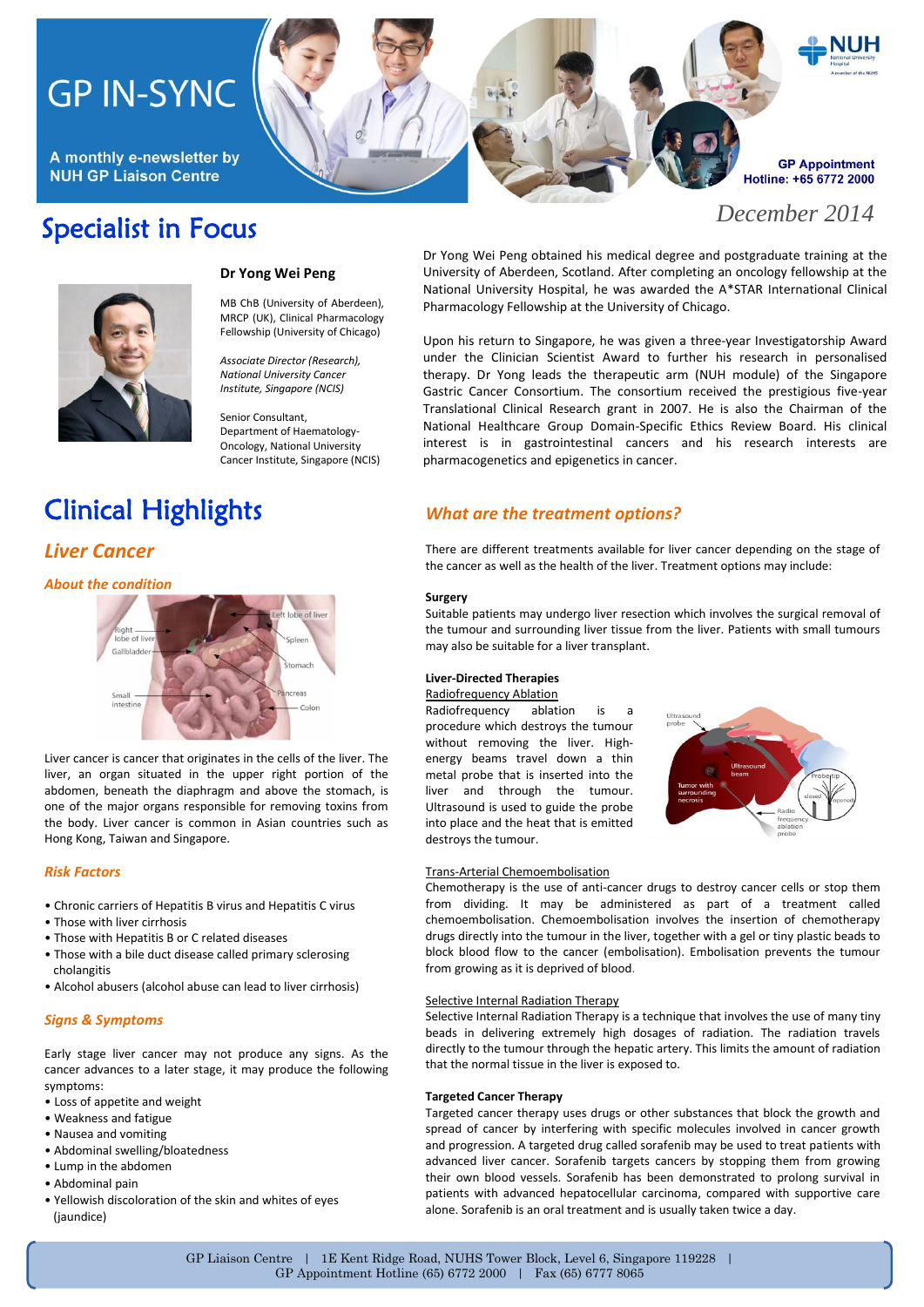

## Specialist in Focus



## **A/Prof Jimmy So**

FRCS (Edin), FRCS (Glas), FAMS, MPH (NUS)

*Senior Consultant, Division of Surgical Oncology (Upper Gastrointestinal Surgery), National University Institute, Singapore (NCIS)*

*Director & Senior Consultant, Division of General Surgery (Upper Gastrointestinal Surgery), University Surgical Cluster, NUH*

## Clinical Updates

## *Stomach Cancer*

### *About the condition*

The stomach, located in the upper abdomen and is part of the digestive system, connects the oesophagus (gullet) with the small intestine. It acts as a food reservoir, mixes the food ingested and secretes liquid substances that aid digestion.



Stomach cancer usually occurs when cells in the inner layer of the stomach wall grow and divide without stopping. Over time, these cells will form lumps called tumours and the cancer may invade deeper into the stomach wall.

### *Risk Factors*

- Family history of stomach cancer
- A history of Helicobacter Pylori infection
- A diet high in salty and smoked foods
- A diet low in fruits and vegetables
- Smoking

## *Signs & Symptoms*

Early stomach cancer may not show any noticeable signs or symptoms.

Below are some symptoms of stomach cancer (although they may be caused by other conditions as well):

- Upper abdominal or 'gastric' pain (Dyspepsia)
- Frequent indigestion
- Black stool
- Nausea and vomiting
- Anaemia
- Loss of appetite and/or weight

## **GP Liaison Centre (GPLC)**

GP Appointment Hotline: +65 6772 2000

Visit us at [http://www.nuh.com.sg/nuh\\_gplc/](http://www.nuh.com.sg/nuh_gplc/)

A/Prof Jimmy So received his surgical training at the National University Hospital, Singapore. He was trained in Upper Gastrointestinal Surgery, Surgical Oncology, Bariatric Surgery, Therapeutic Endoscopy and Minimally Invasive Surgery.

He received fellowship training at the Massachusetts General Hospital, Harvard Medical School, USA. He was also appointed as a visiting consultant surgeon in Oesophageal and Gastric Surgery at the Royal Infirmary in Edinburgh, Scotland, UK. He established a multidisciplinary program for Oesophageal and Gastric cancers in NUH in 2005. He also received fellowship training in gastric and oesophageal cancer surgery in Japan, Korea and Hong Kong.

A/Prof Jimmy So's special interests are in gastroesophageal cancer and obesity. He has published more than 90-peer reviewed scientific papers and received many research grants for his research work on these topics. Presently, he is actively involved in the management of patients with gastric and oesophageal cancers, morbid obesity and other Upper GI disorders.

## *What are the treatment options?*

There are different treatments available for stomach cancer depending on the stage, the position of the cancer and one's overall health. The three main types of treatment include surgery, radiation and chemotherapy.

### **Surgery**

Surgery is the most important treatment for stomach cancer in the early stages (where cancer is confined to the stomach). The most common treatment is called gastrectomy.

There are two types:

- **Partial Gastrectomy**: The removal of part of the stomach. The remaining portion of the stomach is then reconnected to the small intestine.
- **Total Gastrectomy**: The removal of the entire stomach. The intestine is then reconnected directly to the oesophagus. The lymph glands (nodes) close to the stomach will also be removed during the surgery to achieve the best outcomes.



If the cancer is too bulky to be removed, a connection can be made between the stomach and small intestine (gastrojejunostomy). This will relieve the symptoms but will not cure the cancer.

#### **Food intake after Surgery**

Digestion is mainly performed by our small intestine. The stomach is just a reservoir. Hence, patients can still live and eat normally after gastric surgery. However, appetite may be reduced after surgery. We recommend patients to have small and frequent meals after surgery. Nutritional advice will also be given.

### **Chemotherapy**

Chemotherapy is the use of drugs to help kill cancer cells and shrink the size of the tumour. It can be given alone or combined with radiotherapy before or after surgery. It is also the choice of treatment if the patient is not suitable for surgery.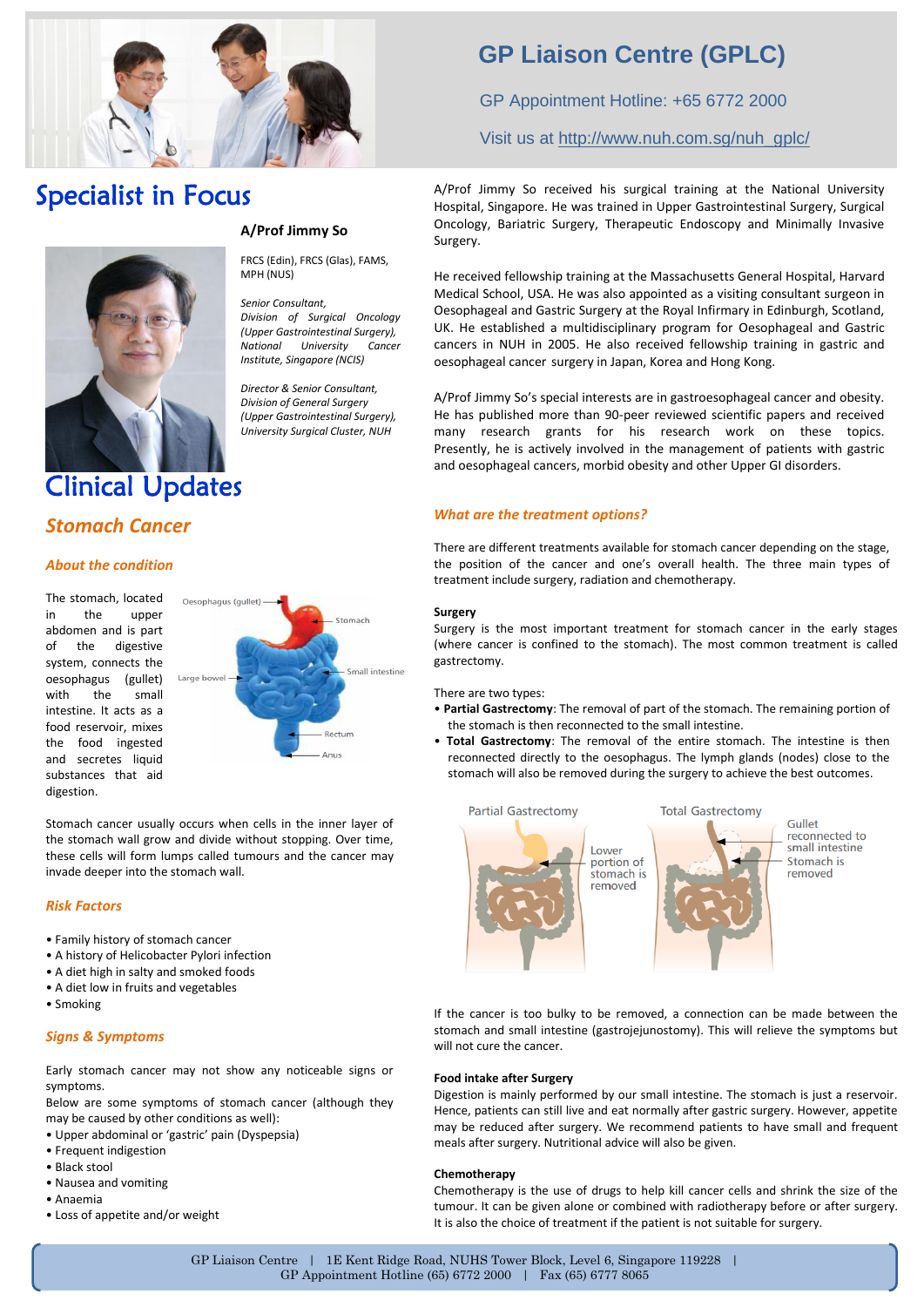

## *Shaping Medicine for the Future*

*CME Registration:<https://nuhcme.com.sg/>*

## News Updates

*Singapore ranked world's No. 2 for healthcare outcomes: EIU*



Singapore has been ranked No. 2 in the world for health-care outcomes, according to a report by The Economist Intelligence Unit (EIU). The Republic followed closely after Japan. South Korea was placed third. The report "Health outcomes and cost: a 166-country comparison" assesses the efficiency of health-care systems globally, looking at value for money.

In a press release issued on Nov 26, the EIU described Singapore as having "a generous health-care system as well as high life expectancy, low rates of ill-health and low mortality". It said Singapore achieves similar outcomes to Japan, which was ranked first, but at a lower cost.

Japan scored well for both life expectancy and the overall health of its population, which can partly be attributed to healthy diets and active lifestyles, the report said. Government pressure on pricing for health services and pharmaceuticals mean that Japan also has an established long-term care insurance system, to which people must contribute from the age of 40.

Similarly, South Korea achieves comparable outcomes to Japan, but spends just over one-third the amount per head of population, the report said. The country has benefited from a universal health-care system since 1989 as well as a steady supply of low-cost health-care workers from elsewhere in the region. South Korea was also the first Asian country to introduce economic evaluation for drugs, while patient co-payments are high and often deter people from seeking care.

The report shows that there is a high - but not complete - correlation between health expenditure and outcomes, measuring the health status of the general population in the world's health-care systems. There comes a point where countries spend a great deal extra on care that benefits their citizens little, if at all.

"Asia has low-cost health-care systems that deliver impressive results, but as outcomes improve and expectations rise, so it gets harder and more expensive to maintain progress," said Ana Nicholls, author of the report. "It is important to view health-care spending not just as a cost but as an investment - and the emphasis should be on getting good value from that investment," she added.

The report also showed that countries in Asia, Europe and North America dominate the higher tiers, with health-care systems in the Middle East, the former Communist belt and Latin America occupying the middle. The lower three tiers are almost entirely made up of African countries, as well as some of the poorer Asian countries.

## *Procedure lets father give son new lease of life*



Polytechnic student Mohamed Zarif Maarof was 18 when he found out he had kidney disease. That was in 2012.

"I was shocked, I used to run and play football so I thought I was healthy," he said.

The teenager had to give up evening outings with friends so he could be home by 8pm for his daily dialysis sessions. His sleep was often disrupted because he had to attach a tube to his stomach to allow for water dialysis throughout the night.

His father, Mr Mohamed Maarof Ghani, a supermarket branch manager, said: "It was no way for a teenager to live. He still has a bright future." The 49-yearold decided to donate a kidney to Zarif but their blood groups are incompatible.

However, thanks to a procedure called an ABO-incompatible transplant, Mr Maarof was able to donate a kidney to save his son in April. Zarif was 19 when the transplant was carried out at the National University Hospital (NUH), making him the youngest person in Singapore to have gone through this procedure. He is now 20.

A week before the transplant, Zarif had to be hooked up to a machine which got rid of certain anti-bodies in his blood. This helped reduce the risk of the new kidney being rejected, said Professor A. Vathsala, co-director of the National University Centre for Organ Transplantation at NUH. "Zarif was our youngest patient, so we were concerned that the rejection... could be particularly strong as younger patients usually have better immune systems," said Prof Vathsala.

The transplant went well but Zarif still had to be treated to suppress his immune system after the procedure to prevent rejection. NUH has done seven such transplants since 2009, including that for Zarif. Most ABO-incompatible transplants done locally have been successful. Doctors hope more patients can have ABO-incompatible transplants for a better quality of life.

There are more than 400 kidney-disease patients waiting for a new organ, although not all of them may be suitable for ABO-incompatible transplants, doctors say. Also, some do not want to attempt such transplants, fearing the higher risk of rejection. The chance of a patient rejecting organs from an ABOincompatible transplant is 10 per cent, while it is 5 per cent for a normal transplant, said Dr Vathsala. "But if we pick up signs of rejection early, we can treat them," she added.

Patients might also have to be on life-long medication to suppress their immune systems, which may make them more susceptible to infections. But doctors try to prescribe drugs to counter this. It was money well spent for Mr Maarof, who said: "My son can go back to having a life, and that is priceless.

*Source: The Straits Times (Published on 27 November 2014)* 

*Source: The Straits Times (Published on 29 November 2014)*